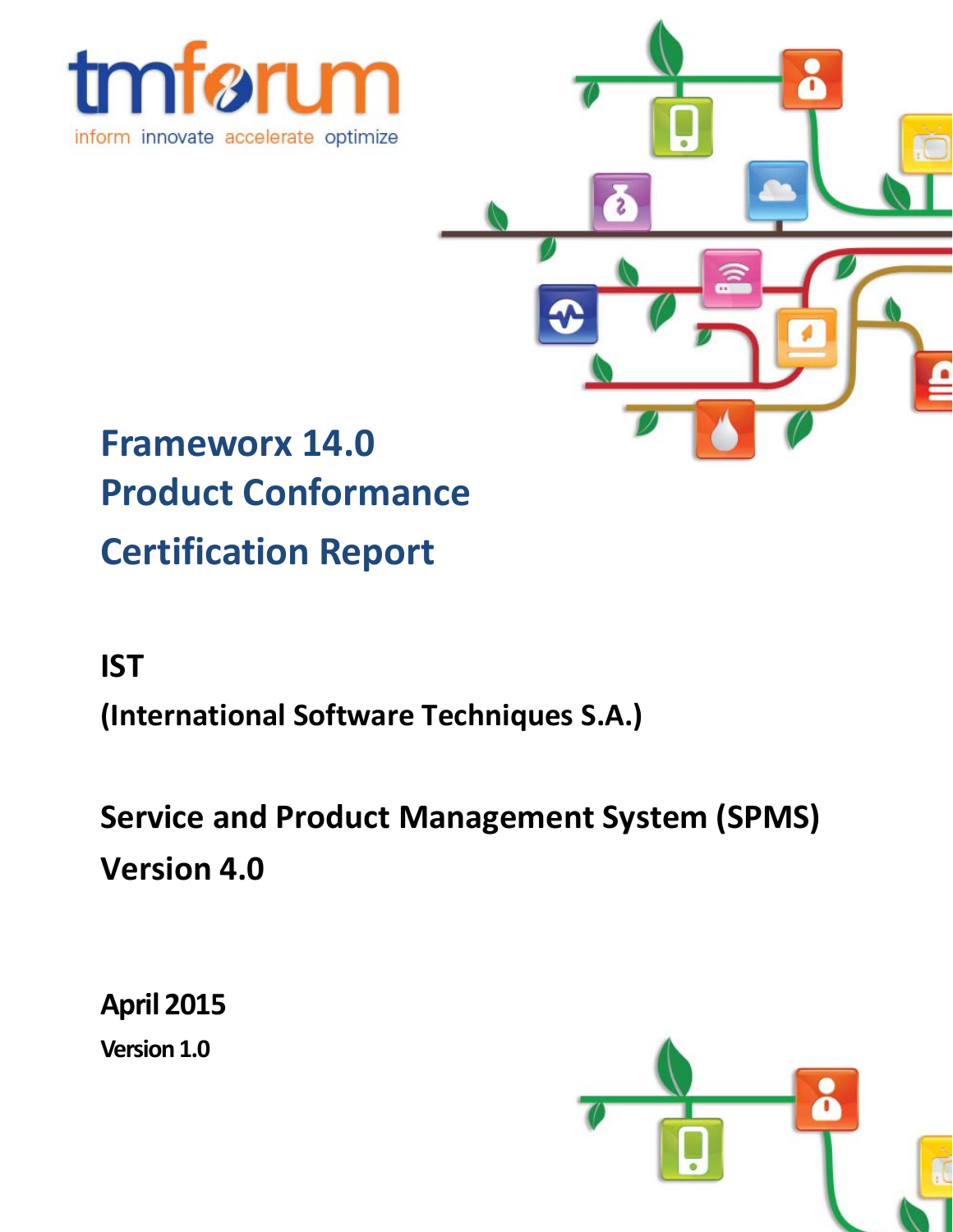



## **Table of Contents**

| 1              |       |                                                                   |
|----------------|-------|-------------------------------------------------------------------|
| 1.1            |       |                                                                   |
| $\overline{2}$ |       |                                                                   |
| 2.1            |       |                                                                   |
| 3              |       |                                                                   |
| 4              |       |                                                                   |
| 5              |       |                                                                   |
| 5.1            |       |                                                                   |
| 5.2            |       |                                                                   |
| 5.3            |       |                                                                   |
| 6              |       |                                                                   |
| 6.1            |       |                                                                   |
| 6.2            |       |                                                                   |
| 6.3            |       |                                                                   |
| 6.4            |       |                                                                   |
|                | 6.4.1 | Information Framework Maturity Conformance Scoring Methodology13  |
|                | 6.4.2 | Information Framework Adoption Conformance Scoring Methodology 16 |
| 6.5            |       |                                                                   |
|                | 6.5.1 | Information Framework Maturity - Conformance Result Summary 19    |
|                | 6.5.2 | Information Framework Adoption - Conformance Result Summary 20    |
| 6.6            |       |                                                                   |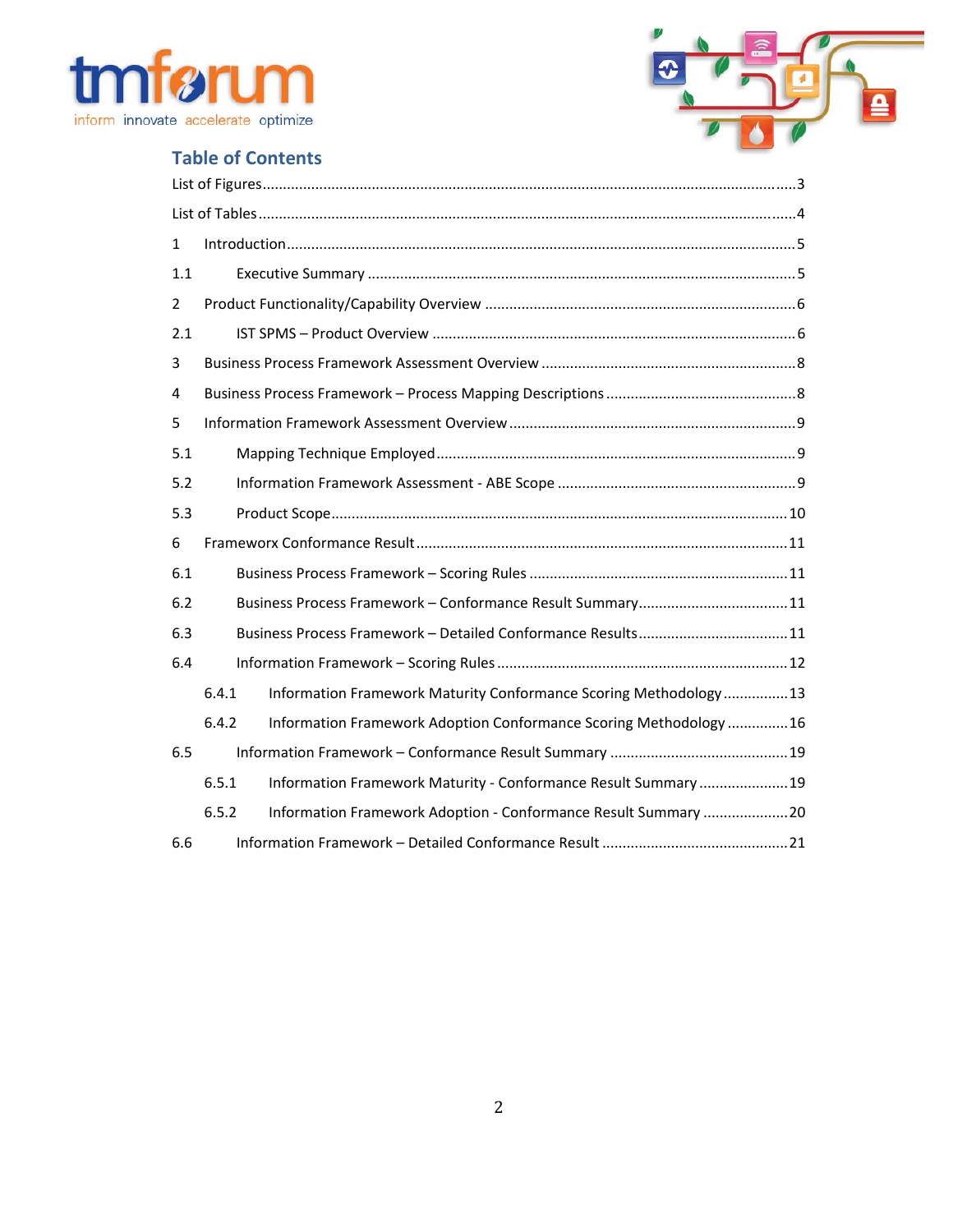



## **List of Figures**

| Figure 6-1 Information Framework Maturity Levels - CBE, Product & Service Domains 19 |  |
|--------------------------------------------------------------------------------------|--|
|                                                                                      |  |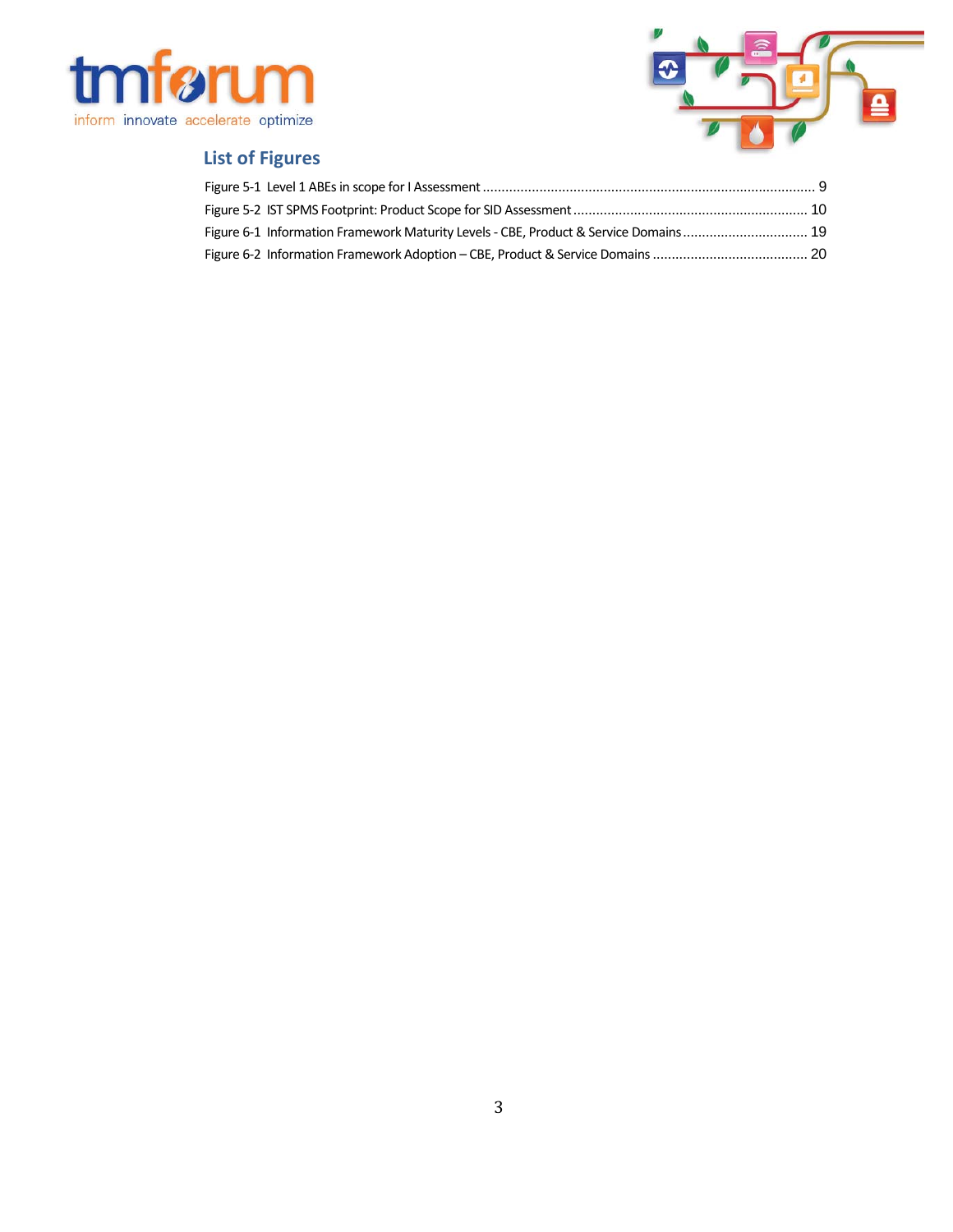



## **List of Tables**

| Table 6-1 TM Forum Information Framework Maturity Conformance - Scoring Rules 14 |  |
|----------------------------------------------------------------------------------|--|
| Table 6-2 TM Forum Information Framework Adoption Conformance - Scoring Rules 17 |  |
|                                                                                  |  |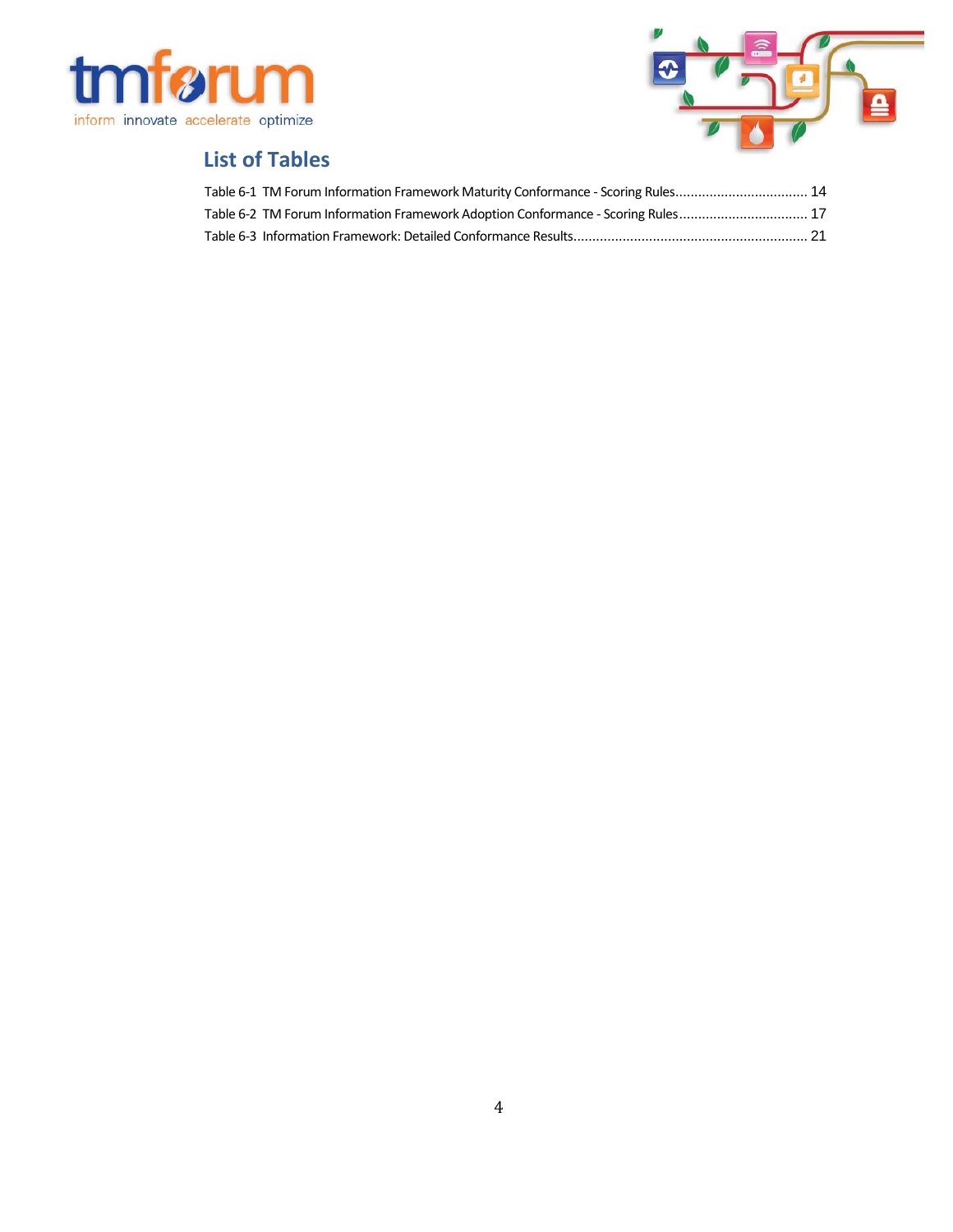



#### **1 Introduction**

#### **1.1 Executive Summary**

This document provides details of IST's self-assessment and TM Forum's Conformance Assessment of the **IST SPMS** product, against the following Frameworx 14.0 component:

• Information Framework Version 14.0

The assessment included a review of:

 Conformance to the Information Framework Release 14.0 Domains/Aggregate Business Entities according to the specific ABEs submitted in scope for the Assessment.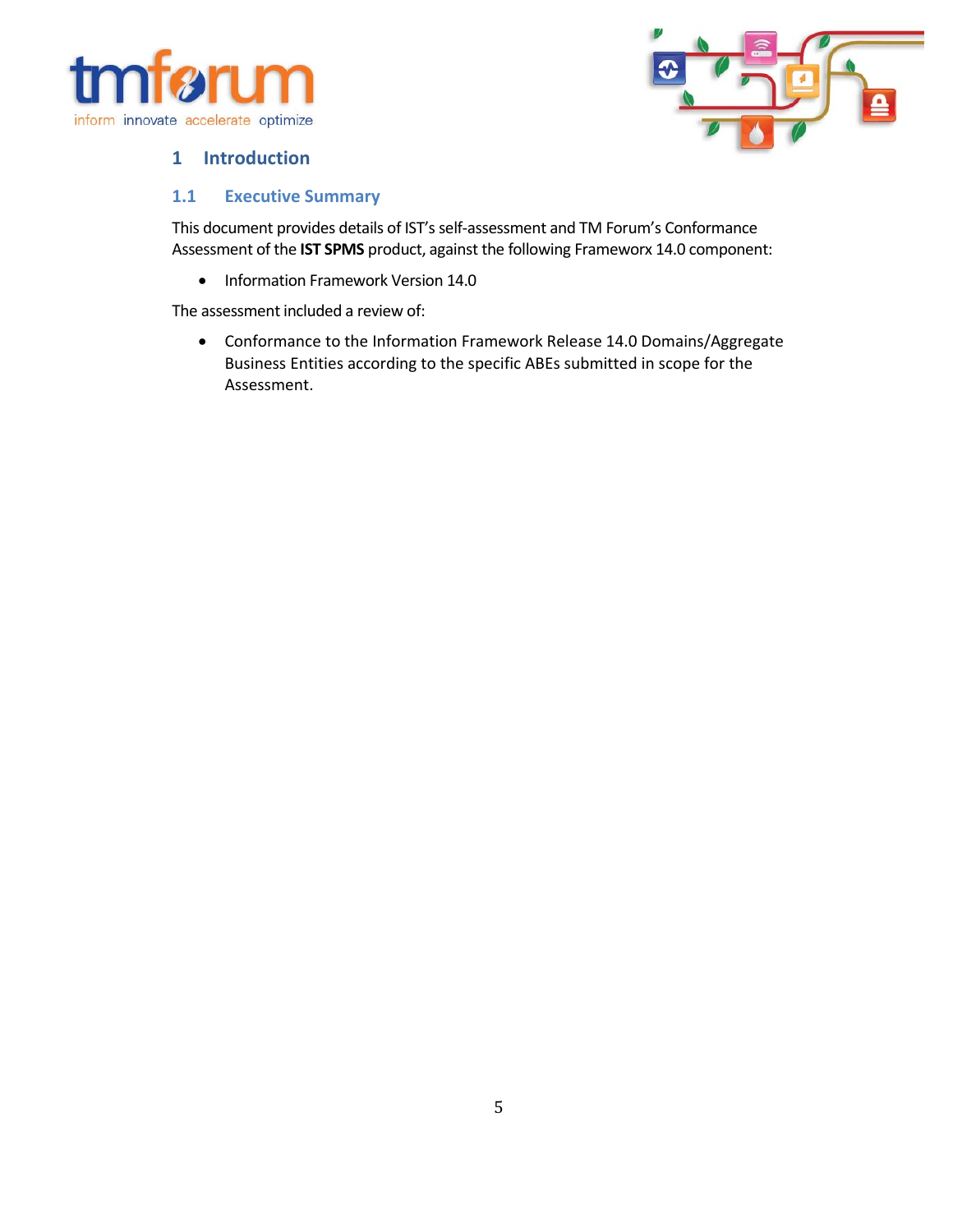



#### **2 Product Functionality/Capability Overview**

#### **2.1 IST SPMS – Product Overview**

SPMS core functionality is to centralize all processes related with the introduction, management and alteration of Offers, Products, services, bundles, discounts, and promotions for Telecom Operators. The SPMS solution functions as a central hub, through which a Telecom Operator organizes, monitors and controls one of the most important aspects of its business.

SPMS offers significant advantage to a company, but also gives other enterprise systems great value by enabling the sharing of product information throughout the organization. From product initialization through delivery to final customers, it can integrate with business operations, trigger innovation, and support new product strategies.

Functions as a central hub for all CSP departments seeking up‐to‐date product information:‐Product Management, Product Development, Cost Control, Shops, Customer Care, Audit, Regulatory.

Feeds business systems with management‐approved charging specifications as created/modified by Product Managers. Postpaid & Prepaid Billing, Revenue Assurance, IVR, DWH, ERP, Intranet/internet/extranet.

#### **Core System Characteristics**

#### **Product Management Tools**

- Supports complex user defined product structures and charging strategies.
- End users are able to modify any aspect of product information through parameterization forms.
- Large number of pre-defined templates and configuration for Telecom market.
- Fully customizable: Supports user defined structures and characteristics.
- Tools for massively updating charging information across products.
- Embedded version control.
- Embedded Document Management functionality for all Product Lifecycle related documents.

#### **Reporting**

- Advanced reporting mechanisms.
- Comparative tools for market and competition analysis.
- Full history of Product modifications.

#### **Security**

- Advanced security & auditing features.
- Domain, User/Role, Category, Department, Product and Attribute-level security.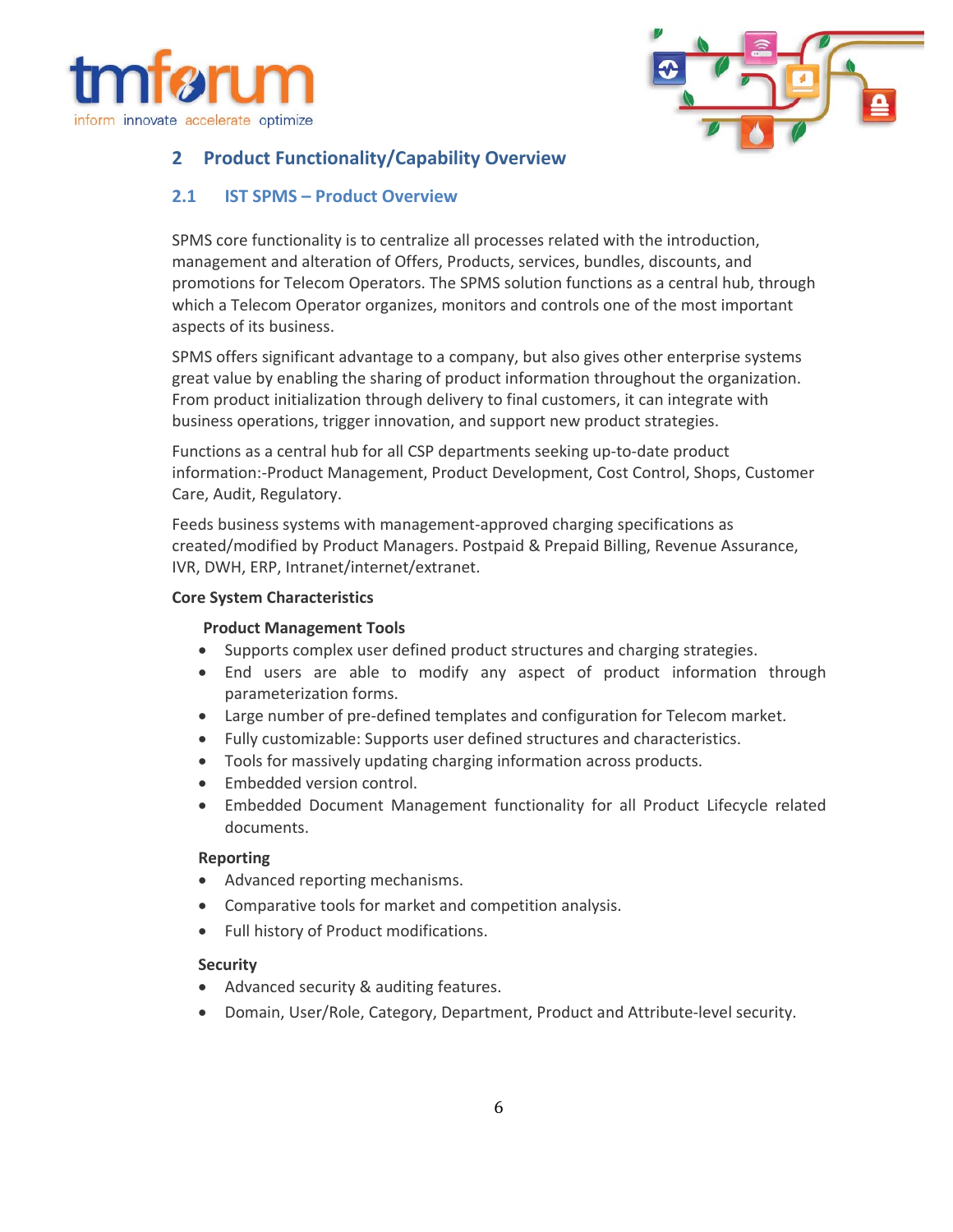



#### **System Architecture**

- User‐friendly, Ajax enabled web‐based, thin‐client environment.
- Integration with heterogeneous systems.
- Workflow support.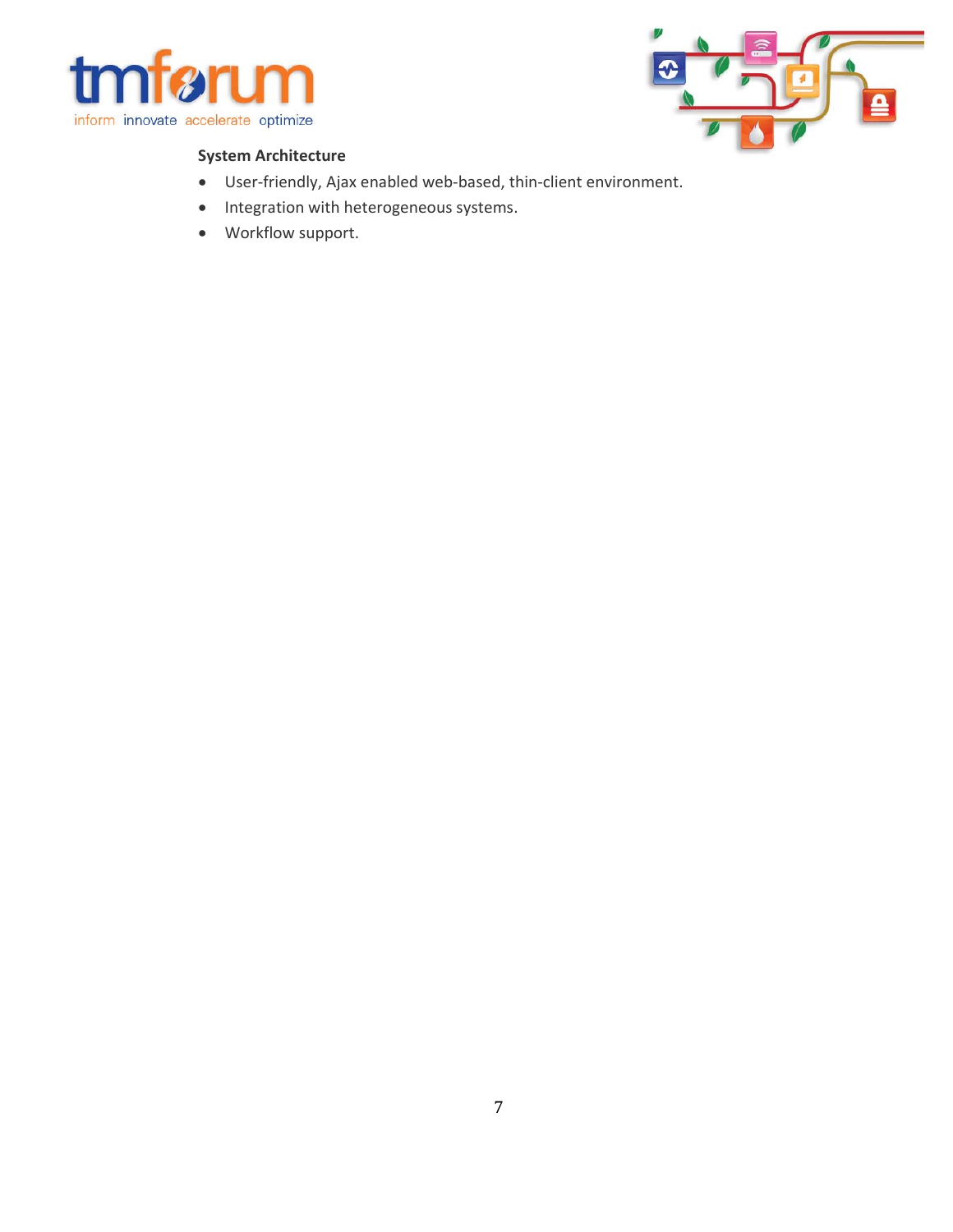



#### **3 Business Process Framework Assessment Overview**

Not applicable to this Assessment/Certification

## **4 Business Process Framework – Process Mapping Descriptions**

Not applicable to this Assessment/Certification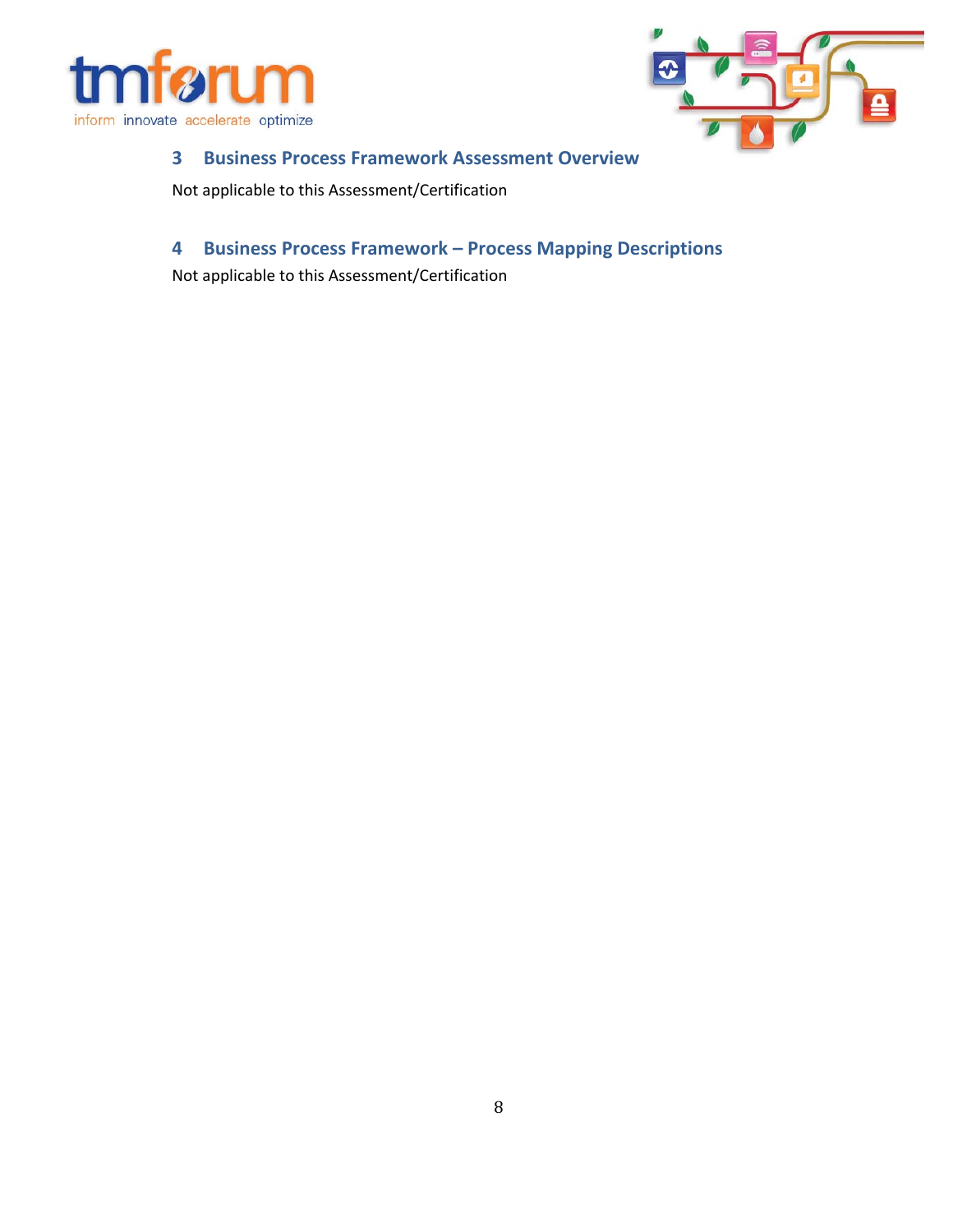



#### **5 Information Framework Assessment Overview**

#### **5.1 Mapping Technique Employed**

The certification scope defines the list of Information Framework (SID) ABEs (Aggregate Business Entities) for which mapping support is reviewed during the assessment. For each of the ABEs defined in scope for the assessment, the organisation undergoing the assessment must map their information model to the core entities and dependent entities and the required & optional attributes for each entity, as defined in the SID model, according to what is supported for the product/solution under assessment.

#### **5.2 Information Framework Assessment ‐ ABE Scope**

The diagram in Figure 5‐1 illustrates the Information Framework Level 1 ABEs (as highlighted in blue) that were presented in scope for the Assessment.



#### **Information Framework (SID) v14.0 - SPMS**

**Figure 5‐1 Level 1 ABEs in scope for I Assessment**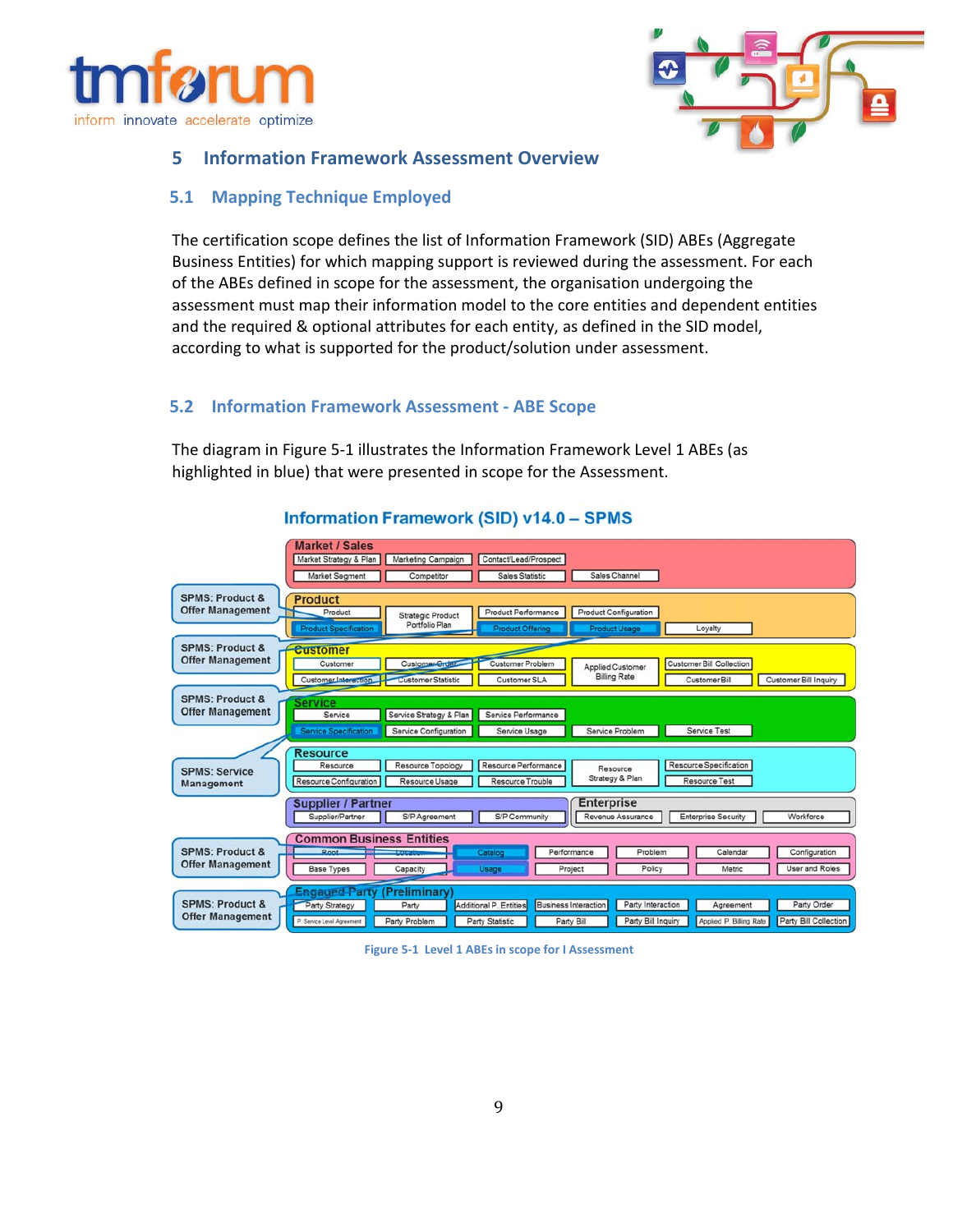



#### **5.3 Product Scope**

The diagram in Figure 5‐2 represents the mapping of IST SPMS to the Information Framework ABEs in scope for the assessment.



**Figure 5‐2 IST SPMS Footprint: Product Scope for SID Assessment**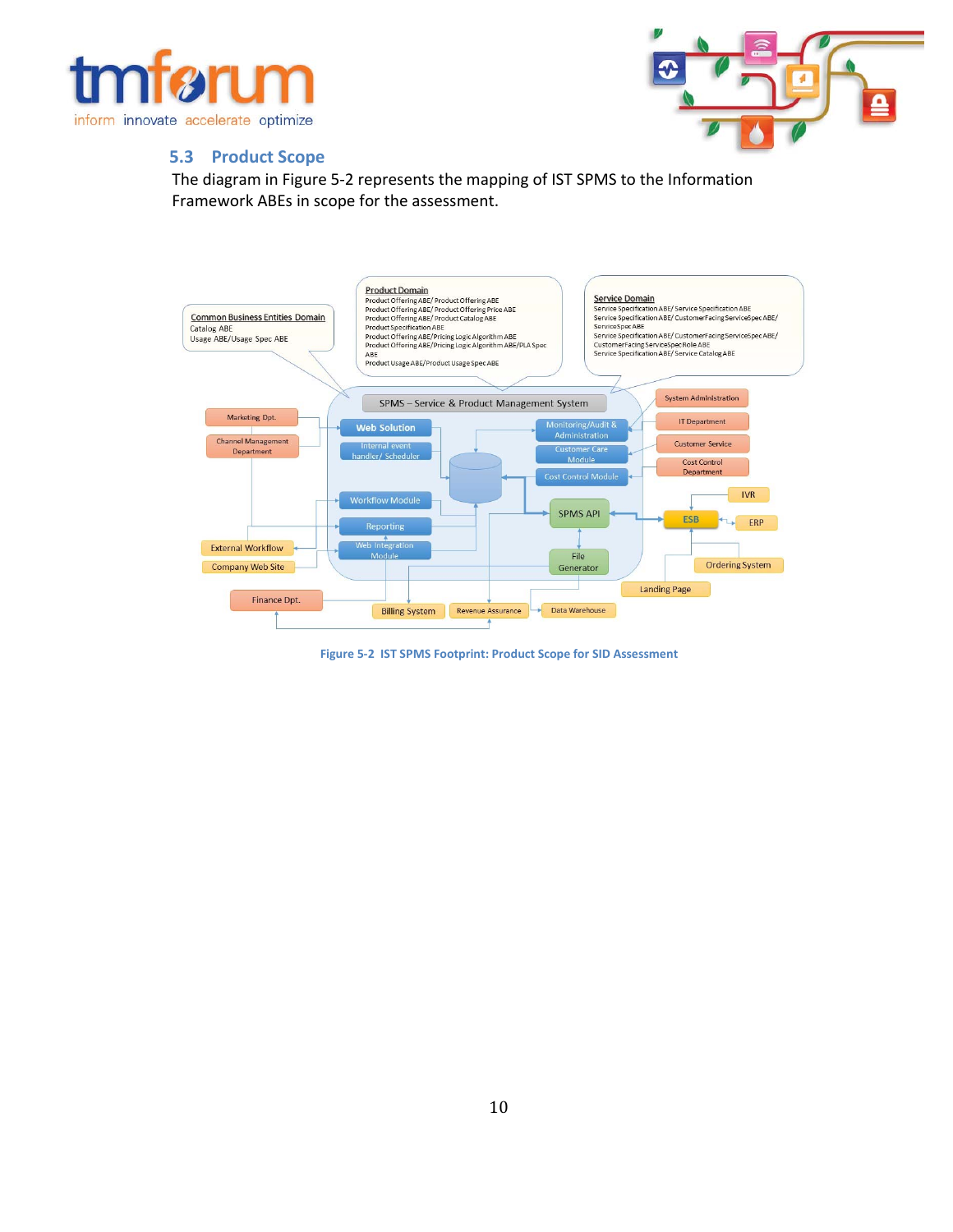



#### **6 Frameworx Conformance Result**

This section details the Scores awarded to reflect Conformance of IST SPMS 4.0 to the Information Framework components of Frameworx 14.0.

Note that this assessment covered only the Information Framework component of Frameworx 14.0

**6.1 Business Process Framework – Scoring Rules** Not applicable for this Assessment/Certification

**6.2 Business Process Framework – Conformance Result Summary** Not applicable for this Assessment/Certification

**6.3 Business Process Framework – Detailed Conformance Results**  Not applicable for this Assessment/Certification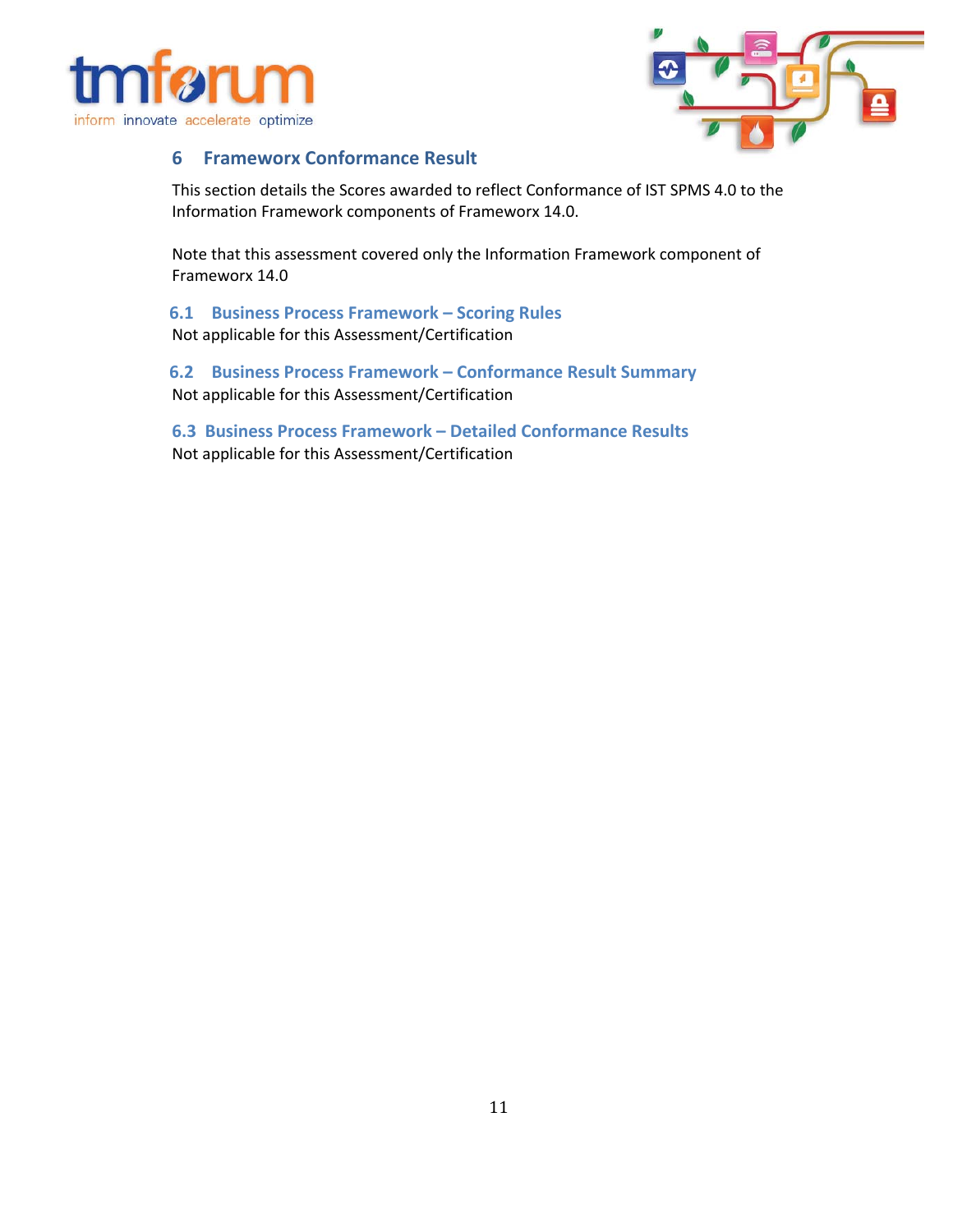



#### **6.4 Information Framework – Scoring Rules**

As of Frameworx 14.0 Conformance Assessments, TM Forum award two categories of conformance scoring to the Information Framework assessment as follows:

- **Information Framework Maturity** Conformance Levels
- **Information Framework Adoption** Conformance Scores

This section describes the basis of scoring for each of these categories.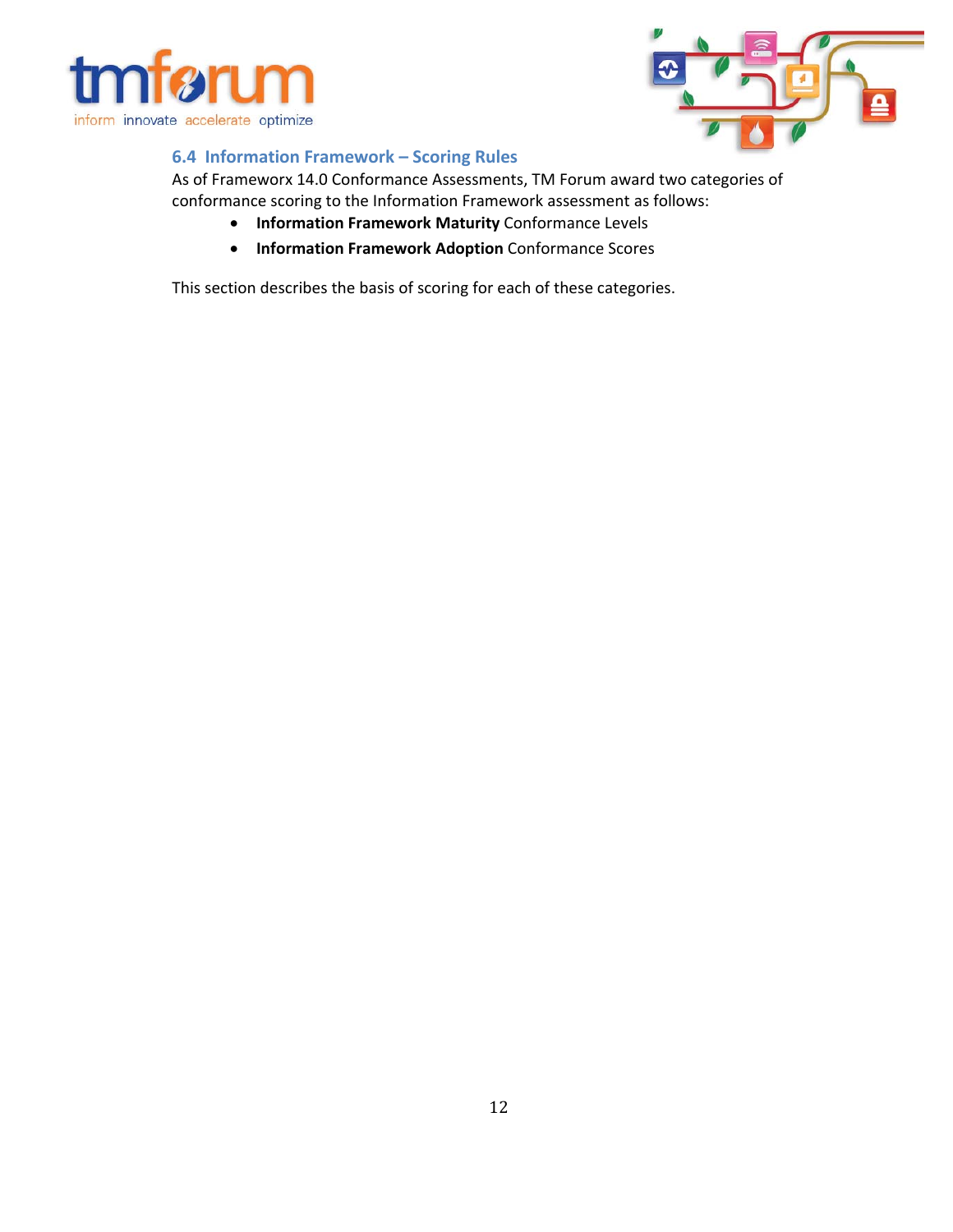



#### **6.4.1 Information Framework Maturity Conformance Scoring Methodology**

The Information Framework Maturity Conformance scores are granted based on the detailed scoring guidelines outlined in Table 6‐1.

Maturity conformance is based on a progressive scoring system ‐ i.e. a lowest level ABE must conform completely to the conformance criteria at one score level before proceeding to the next level.

For example, to achieve a score of 3 there must be equivalence to all the required attributes of the ABE's core entity.

A decimal scoring system is utilized to show the per cent achievement towards the next level.

With the Information Framework Maturity Conformance scoring, no further contribution to the score is made for equivalence to the ABE's remaining dependent entities and other SID components. For example, no further contribution to the score is made even if there is equivalence to 8 of the ABE's 10 dependent entities.

As of Frameworx 14.0 based Conformance Assessments, to recognize the overall adoption of the Information Framework SID Information model, the Information Framework Adoption Scoring system is applied. See 6.4.2 Information Framework Adoption Conformance Scoring Methodology for details of this Conformance category.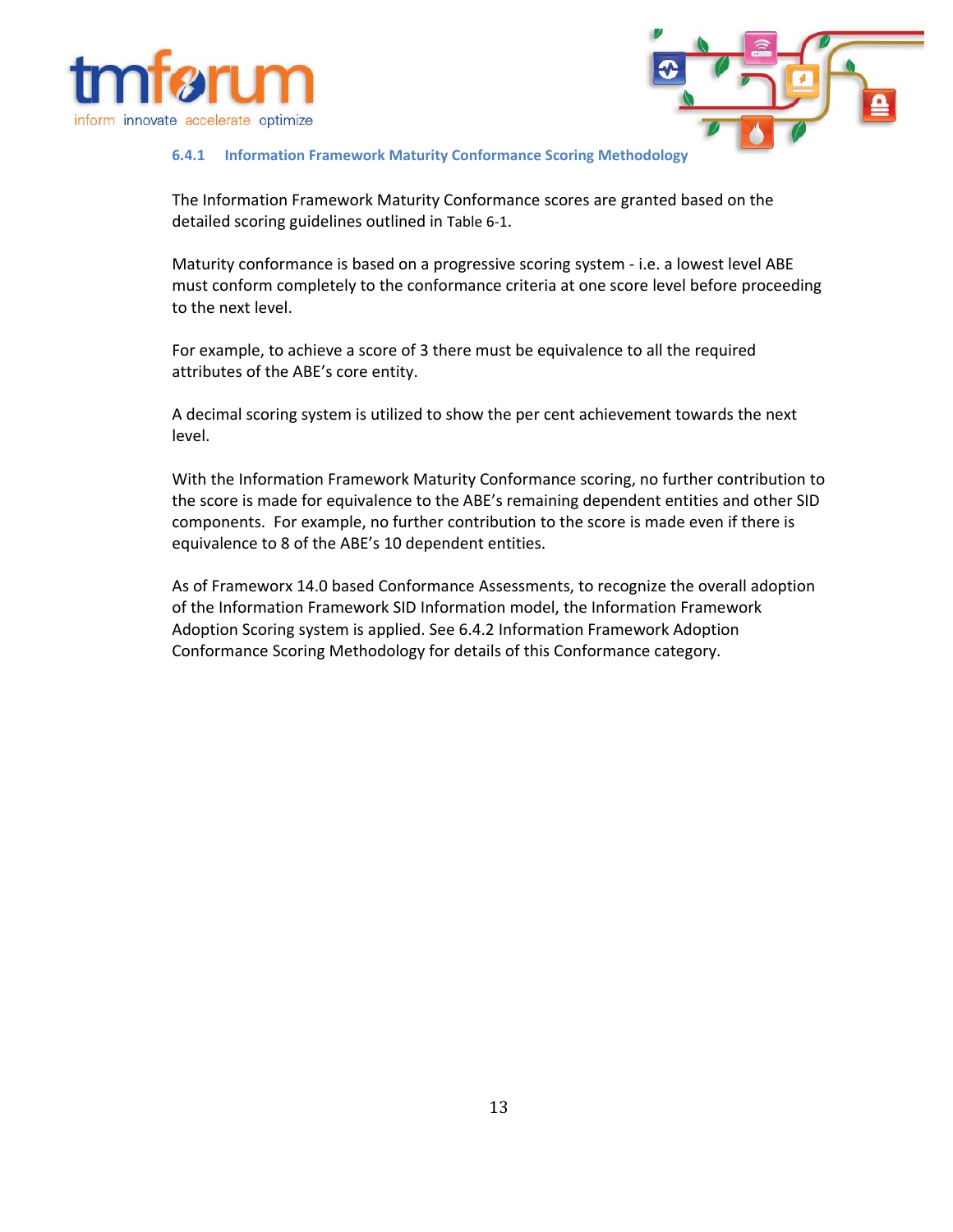



#### **Table 6‐1 TM Forum Information Framework Maturity Conformance ‐ Scoring Rules**

| <b>Information Framework R14.0: Maturity Conformance Scoring Guidelines</b>                                                                                                                                                                                                                                                                                                                                                                                              |                                                                                                                                                                                                                                                                                                                                                              |  |  |  |  |
|--------------------------------------------------------------------------------------------------------------------------------------------------------------------------------------------------------------------------------------------------------------------------------------------------------------------------------------------------------------------------------------------------------------------------------------------------------------------------|--------------------------------------------------------------------------------------------------------------------------------------------------------------------------------------------------------------------------------------------------------------------------------------------------------------------------------------------------------------|--|--|--|--|
| <b>Maturity</b><br><b>Conformance</b><br>Level                                                                                                                                                                                                                                                                                                                                                                                                                           | <b>Progressive Scoring Qualifiers</b>                                                                                                                                                                                                                                                                                                                        |  |  |  |  |
| <b>Non</b><br><b>Conformance</b><br>$[Score = 1]$                                                                                                                                                                                                                                                                                                                                                                                                                        | The content of the model is compatible with a subset of the Information<br>Framework (SID) ABEs that define its domain coverage. This provides two<br>interacting components/solutions with a common vocabulary and model<br>structure. The subset represents the scope of the model, expressed in<br>Information Framework (SID) domains and ABEs.          |  |  |  |  |
| The model has passed level 1 conformance and the content of the ABE, part<br>of the domain coverage and defined in the model, contains the ABE's core<br><b>Non</b><br>business entity or entities. A core business entity is an entity upon which<br><b>Conformance</b><br>other entities within the ABE are dependent. E.g. Service in the Service<br>$[Score = 2]$<br>ABE. A core entity is also an entity whose absence in the ABE would make<br>the ABE incomplete. |                                                                                                                                                                                                                                                                                                                                                              |  |  |  |  |
| <b>Very Low</b><br><b>Conformance</b><br>$[2.0 <$ Score $\leq$ 3.0]                                                                                                                                                                                                                                                                                                                                                                                                      | The model has passed level 2 conformance and *a percentage of the<br>required attributes of the ABE's core entity or entities are defined in the<br>model.                                                                                                                                                                                                   |  |  |  |  |
| <b>Low Conformance</b><br>$[3.0 < Score <= 4.0]$                                                                                                                                                                                                                                                                                                                                                                                                                         | The model has passed level 3 conformance and *a percentage of the<br>dependent entities within the ABE are defined in the model. A dependent<br>entity is one whose instances are dependent on an instance of a core entity.<br>For example, a ServiceCharacteristic instance within the Service ABE is<br>dependent upon an instance of the Service entity. |  |  |  |  |
| <b>Medium</b><br><b>Conformance</b><br>$[4.0 <$ Score <= 5.0]                                                                                                                                                                                                                                                                                                                                                                                                            | The model has passed level 4 conformance and *a percentage of the<br>required attributes of the ABE's dependent entities are defined in the<br>model.                                                                                                                                                                                                        |  |  |  |  |
| <b>High</b><br><b>Conformance</b><br>$[5.0 <$ Score $\leq 6.0]$                                                                                                                                                                                                                                                                                                                                                                                                          | The model has passed level 5 conformance and *a percentage of all<br>attributes of the ABE's core entities are defined in the model.                                                                                                                                                                                                                         |  |  |  |  |
| <b>Very High</b><br><b>Conformance</b><br>$[6.0 <$ Score $< 7.0]$                                                                                                                                                                                                                                                                                                                                                                                                        | The model has passed level 6 conformance and *a percentage of all<br>attributes of the ABE's dependent entities are defined in the model.                                                                                                                                                                                                                    |  |  |  |  |
| <b>Full Conformance</b><br>$[Score = 7.0]$                                                                                                                                                                                                                                                                                                                                                                                                                               | The model has achieved Level 7 conformance (Full Conformance) and all<br>attributes of the ABE's core & dependent entities are defined in the model.                                                                                                                                                                                                         |  |  |  |  |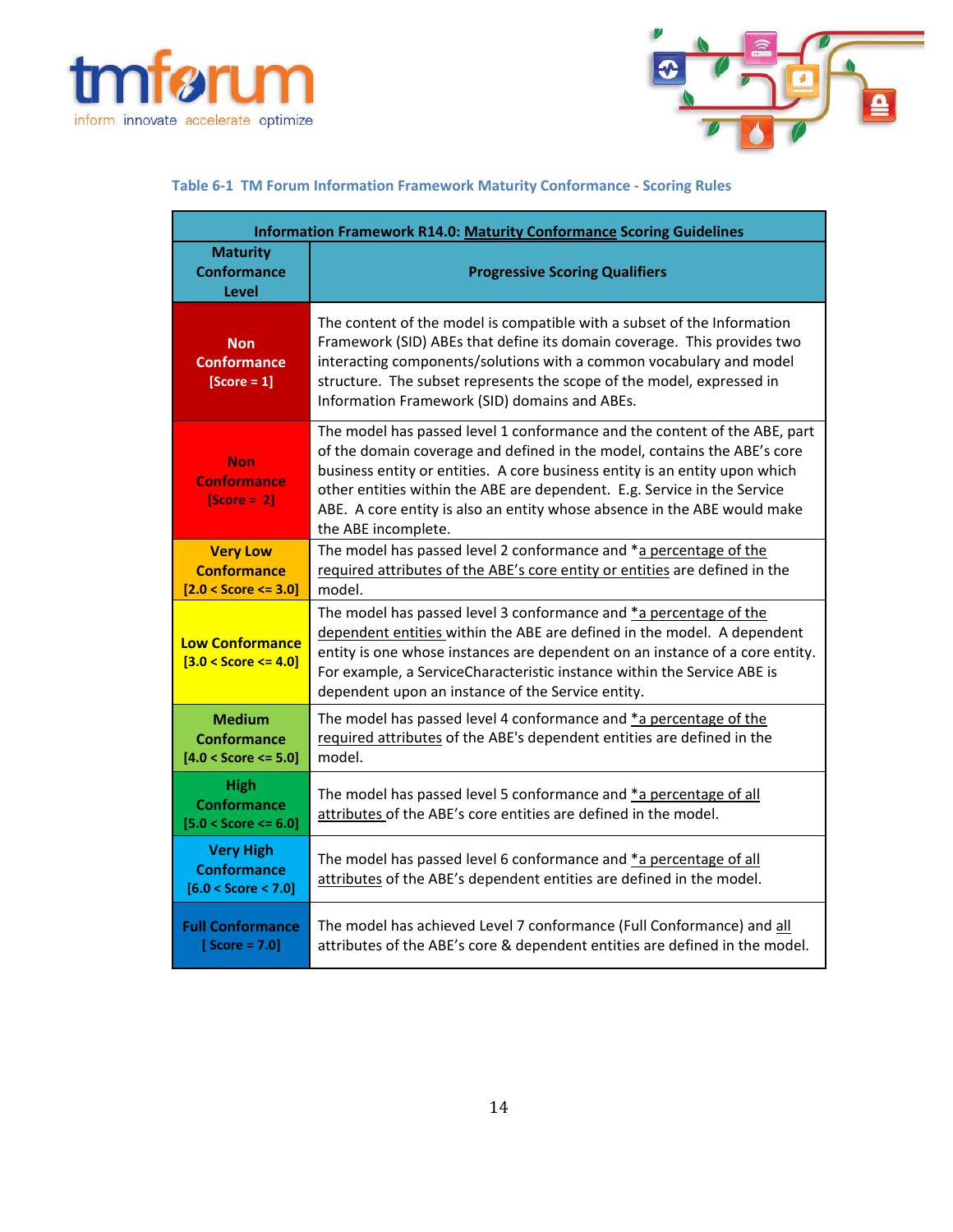



#### *Additional Notes on Maturity Level scoring:*

- *1. For each level, according to what is required, a value is calculated based on the percentage of entities/attributes supported ‐ as appropriate. This will result in a decimal figure (rounded to one decimal place).*
- *2. Maturity Level versus Adoption Score: Using the progressive scoring schema for Maturity Level, an assessed ABE for which there is equivalence to 2/3 required core attributes and 8/10 dependent entities would be awarded Maturity Level Score = 2.5 (Very Low Conformance) & Adoption Conformance score = 5.2 (Medium Conformance). For the Maturity Level, because not all required attributes of the Core Entity are supported, the Maturity Level score does not progress to the next level, regardless of conformance to other components of the ABE.*
- *3. A core business entity is an entity upon which other entities within the ABE are dependent. For example, Service in the Service ABE. A model should strive to attain as high a level of Information Framework (SID) conformance as possible. A core entity is also an entity whose absence in the ABE would make the ABE incomplete.*
- *4. A dependent entity is one whose instances are dependent on an instance of a core entity. For example, a ServiceCharacteristic instance within the Service ABE is dependent upon an instance of the Service entity.*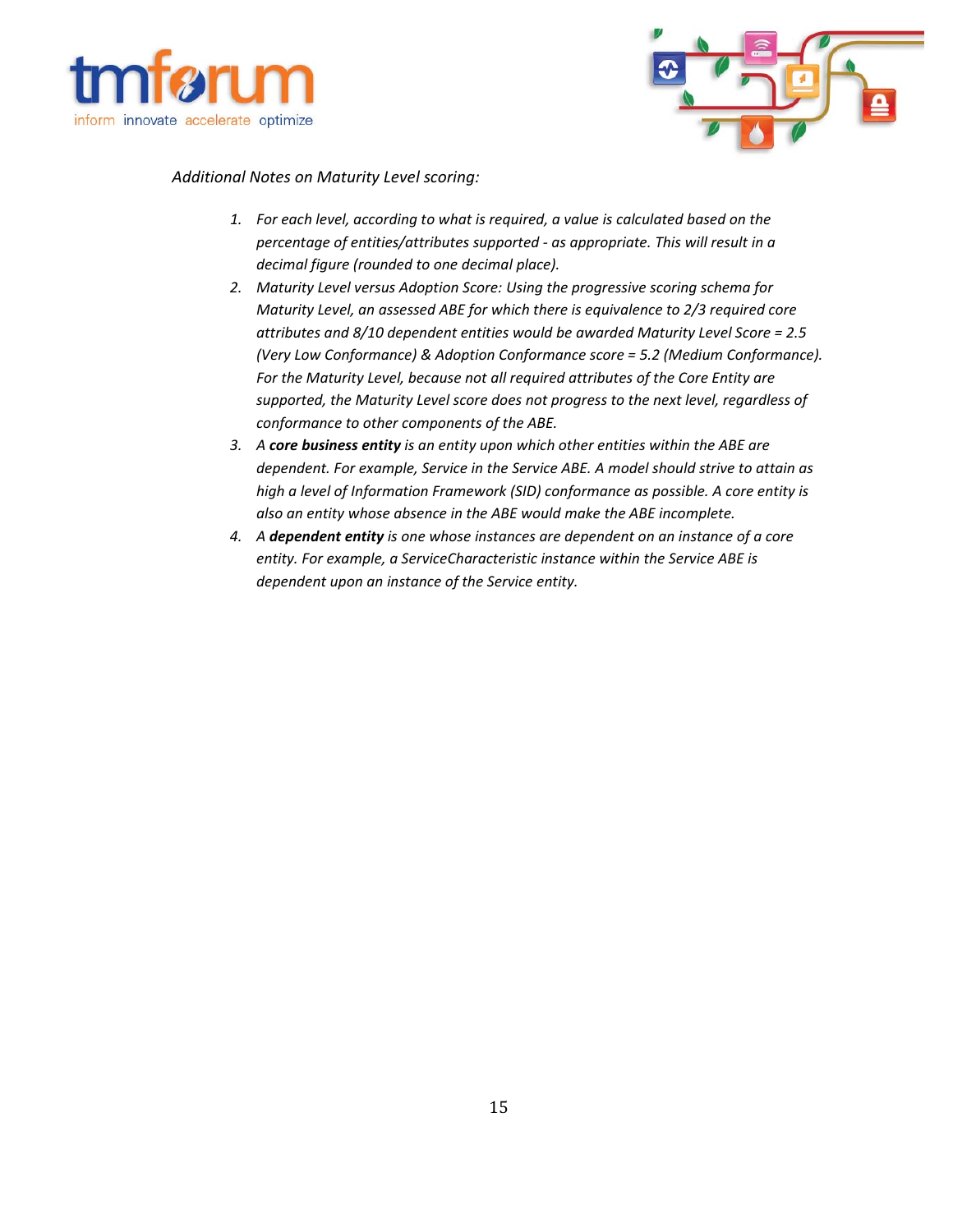



#### **6.4.2 Information Framework Adoption Conformance Scoring Methodology**

As of Frameworx 14.0 based Conformance Assessments, to recognize the overall adoption of the Information Framework SID Information model, the Information Framework Adoption Scoring system is introduced to complement the Maturity Levels that have been used since the launch of the Frameworx Conformance Programme.

Information Framework Adoption scores are granted based on the detailed scoring guidelines outlined in Table 6‐2.

Adoption conformance is based on an accumulative scoring system ‐ i.e. scores are awarded for each element of an ABE to give an overall total Adoption score for the ABE – with elements in this context defined by core & dependent entities and required & optional attributes for both category of entity.

The scores for each element are calibrated according to relative weightings, according to the significance of each element e.g. core entity having higher weighting than dependent entities and required attributes having higher weighting than optional attributes. The relative weightings for each ABE 'element' are indicated in Table 6‐2.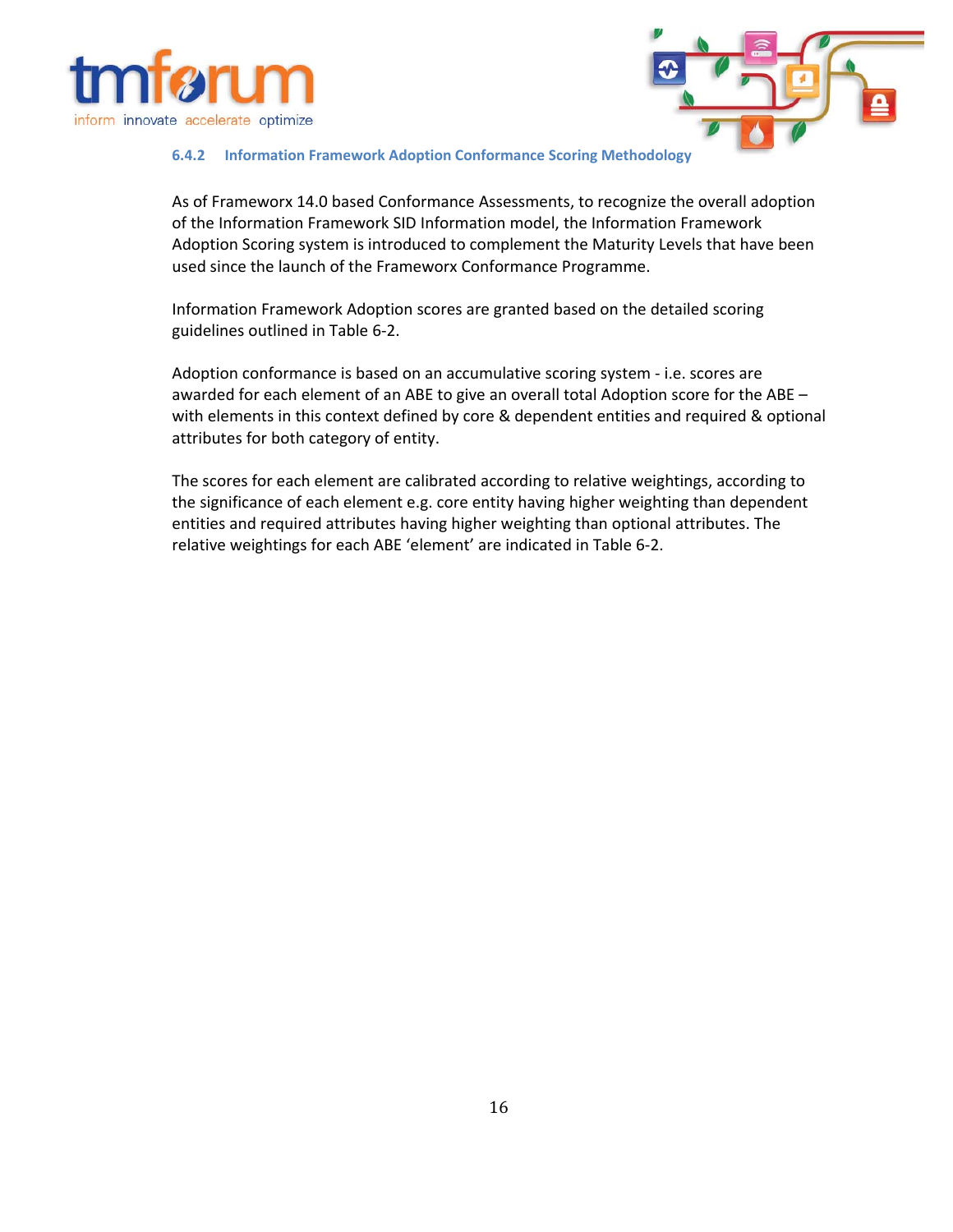



#### **Table 6‐2 TM Forum Information Framework Adoption Conformance ‐ Scoring Rules**

| <b>Information Framework R14.0: Adoption Conformance Scoring Guidelines</b> |                                                                               |                                                             |                                                               |                                                                  |                                                                              |                                         |  |  |
|-----------------------------------------------------------------------------|-------------------------------------------------------------------------------|-------------------------------------------------------------|---------------------------------------------------------------|------------------------------------------------------------------|------------------------------------------------------------------------------|-----------------------------------------|--|--|
|                                                                             | <b>SID Component</b>                                                          |                                                             | <b>Weighted Scoring Calculation</b>                           |                                                                  |                                                                              |                                         |  |  |
| Lowest Level ABE                                                            |                                                                               |                                                             |                                                               | Equivalent $-1$ score point                                      |                                                                              |                                         |  |  |
| Core Entity                                                                 |                                                                               |                                                             |                                                               | Equivalent $-2$ score points                                     |                                                                              |                                         |  |  |
| Core Entity Required Attribute                                              |                                                                               |                                                             |                                                               | % equivalent * 2 [See note 2]                                    |                                                                              |                                         |  |  |
| Dependent Entity<br>Dependent Entities - Required                           |                                                                               |                                                             | % equivalent * 1.5                                            |                                                                  |                                                                              |                                         |  |  |
| <b>Attributes</b>                                                           |                                                                               |                                                             | % equivalent * 1.5                                            |                                                                  |                                                                              |                                         |  |  |
| Core Entity - Optional Attributes                                           |                                                                               |                                                             | % equivalent * 1.2                                            |                                                                  |                                                                              |                                         |  |  |
| Dependent Entity - Optional Attributes                                      |                                                                               |                                                             | % equivalent * 0.8                                            |                                                                  |                                                                              |                                         |  |  |
| <b>Adoption Conformance Score Graduation</b>                                |                                                                               |                                                             |                                                               |                                                                  |                                                                              |                                         |  |  |
| <b>Non</b><br><b>Conformance</b><br>$[Score=1-3]$                           | <b>Very Low</b><br><b>Conformance</b><br>$\sqrt{3.0}$ < Score<br>$\leq 4.0$ ] | Low<br><b>Conformance</b><br>$14.0 <$ Score<br>$\leq 5.0$ ] | <b>Medium</b><br>Conformance<br>$5.0 <$ Score<br>$\leq 6.0$ ] | <b>High</b><br><b>Conformance</b><br>$6.0 <$ Score<br>$\leq 8.0$ | <b>Very High</b><br><b>Conformance</b><br>$\sqrt{8.0}$ < Score <<br>$10.0$ ] | Full<br>Conformance<br>$[Score = 10.0]$ |  |  |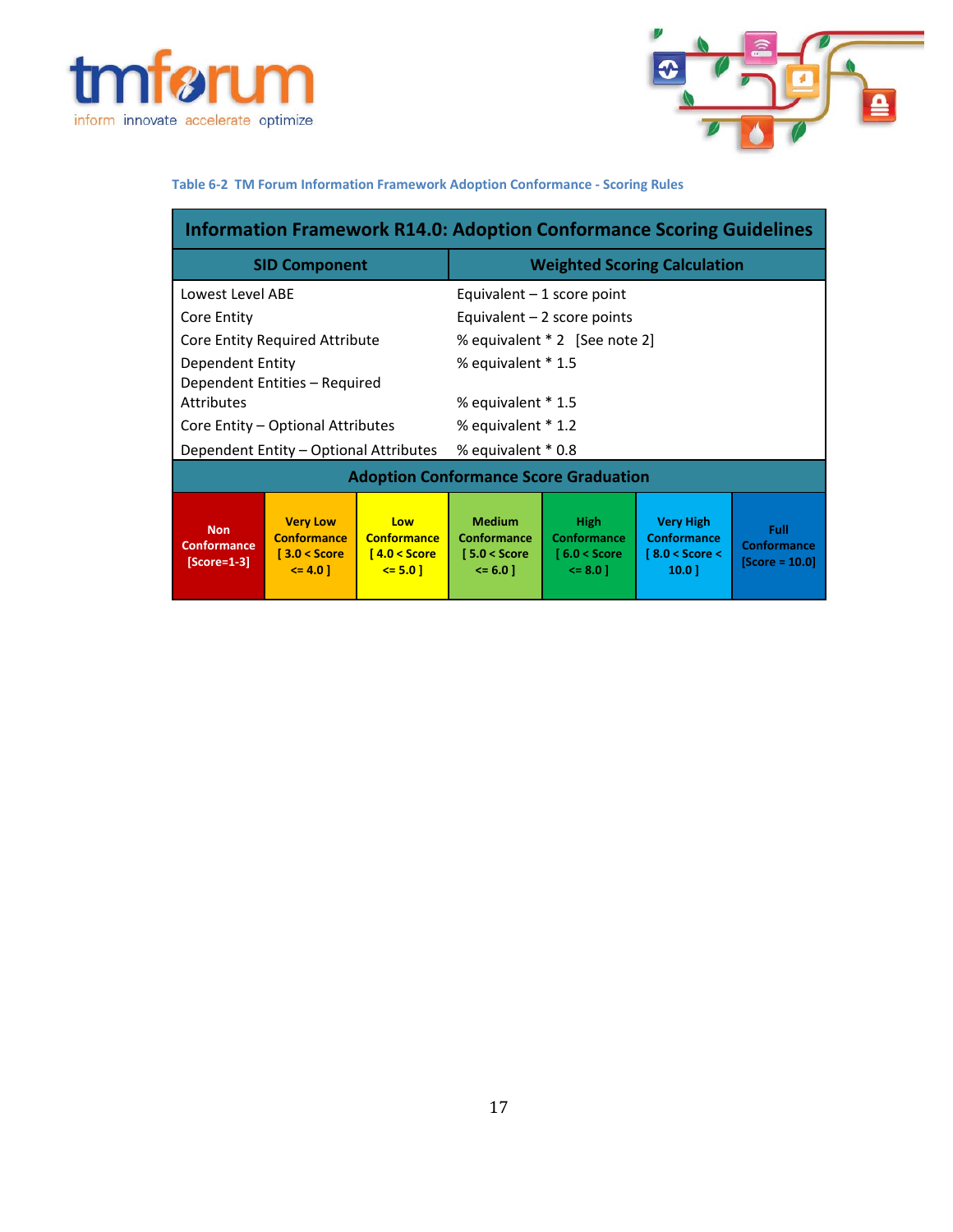



*Additional Notes on Adoption scoring:* 

- *1. The score values for each SID component are added together to get the overall Adoption Conformance score.*
- *2. If 50% of the required attributes of Core entities are not supported, scores for following categories are not applied as Adoption Conformance requires conformance to 50% of the required attributes of Core entities.*
- 3. *Adoption Score versus Maturity Level: Using the scoring category to recognize SID adoption, an assessed ABE for which there is equivalence to 2/3 required core attributes and 8/10 dependent entities would be awarded Maturity Level Score = 2.5 (Very Low Conformance) & Adoption Conformance score = 5.2 (Medium Conformance).*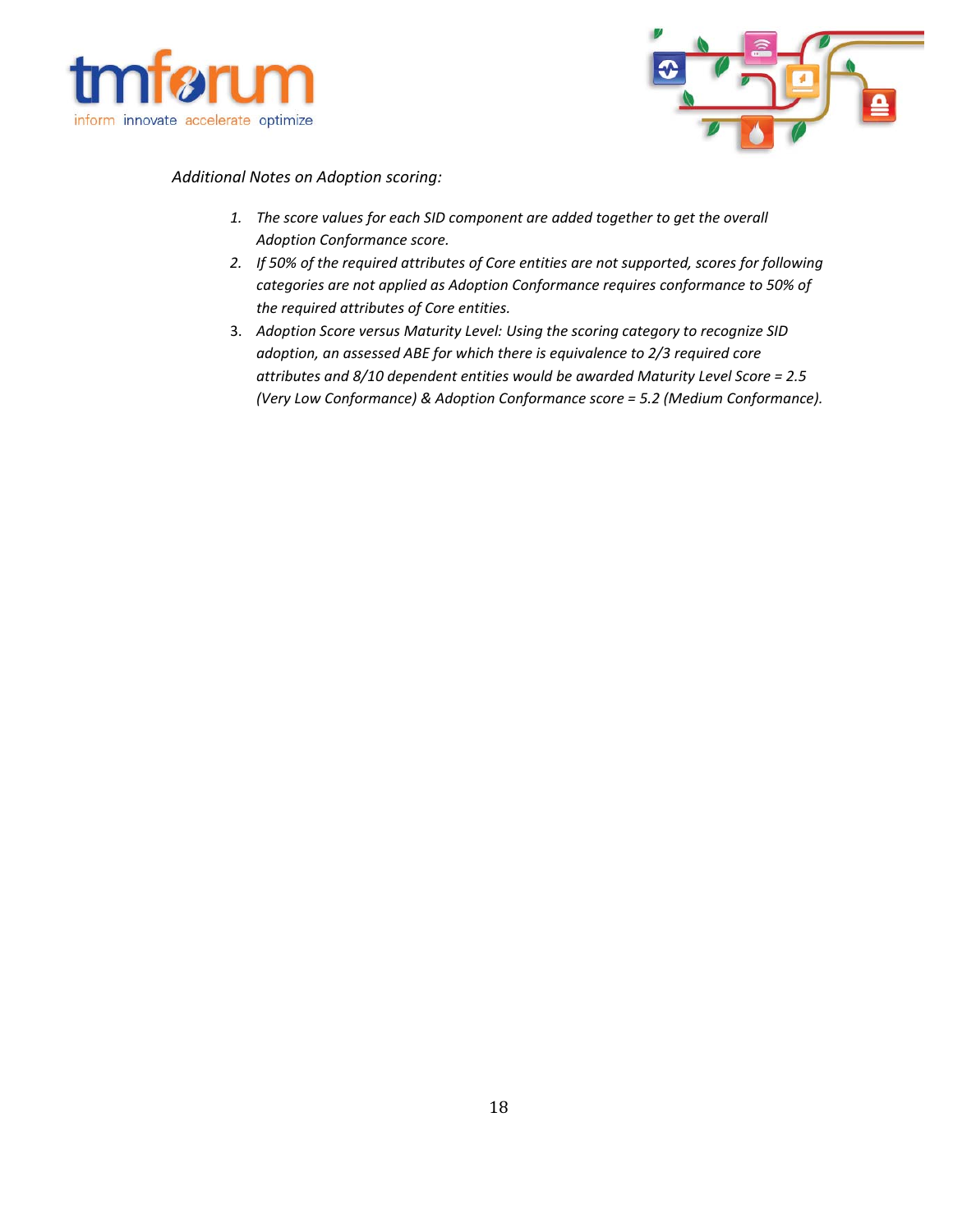



#### **6.5 Information Framework – Conformance Result Summary**

The following sections provide the summary results of the Information Framework Maturity Levels & Information Framework Adoption scores granted to the ABEs presented in scope for the IST SPMS Frameworx Assessment.

Each ABE was measured using the Information Framework (SID) conformance scoring guidelines as described in sections 6.4.1 & 6.4.2.





**Figure 6‐1 Information Framework Maturity Levels ‐ CBE, Product & Service Domains**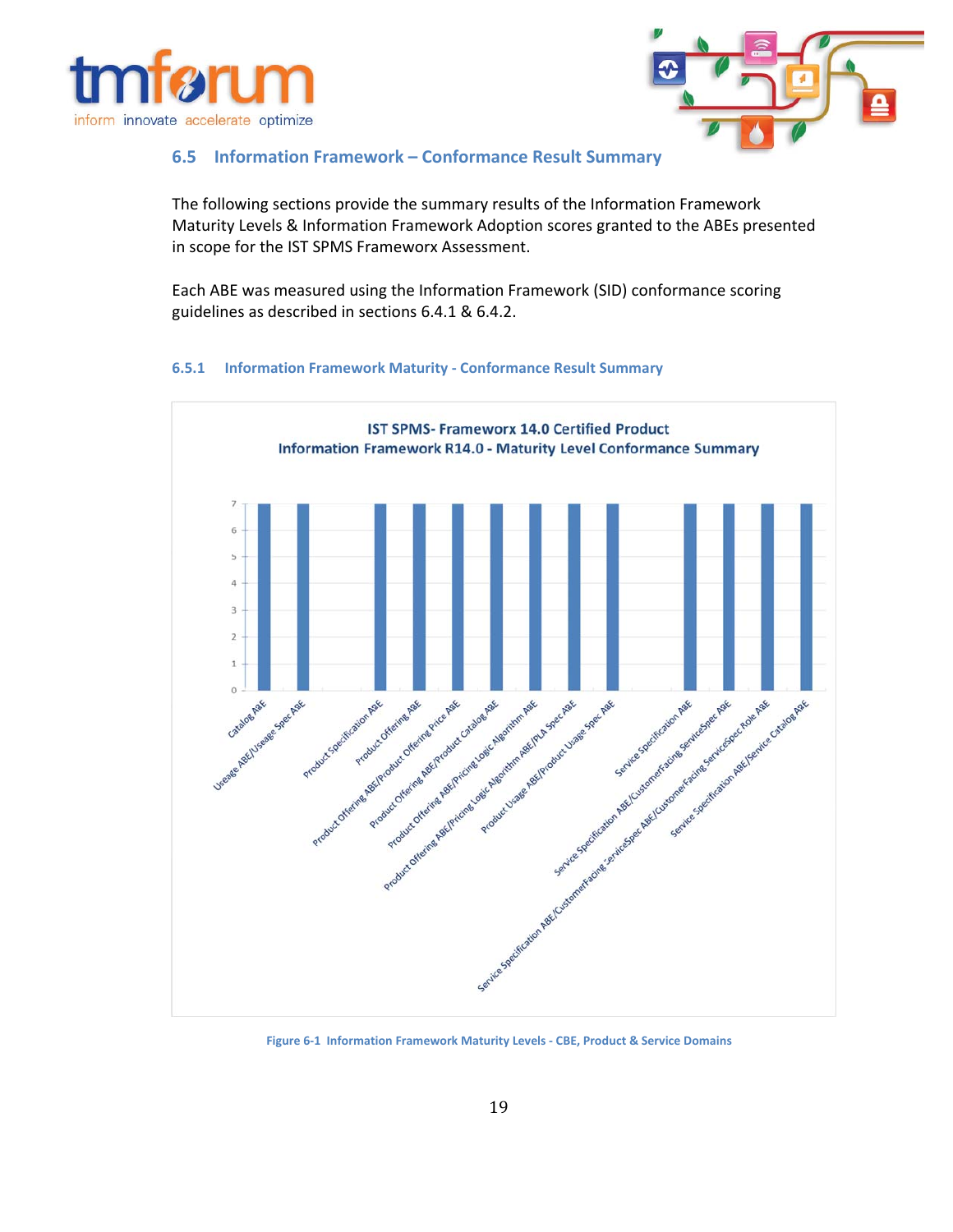



#### **6.5.2 Information Framework Adoption ‐ Conformance Result Summary**



**Figure 6‐2 Information Framework Adoption – CBE, Product & Service Domains**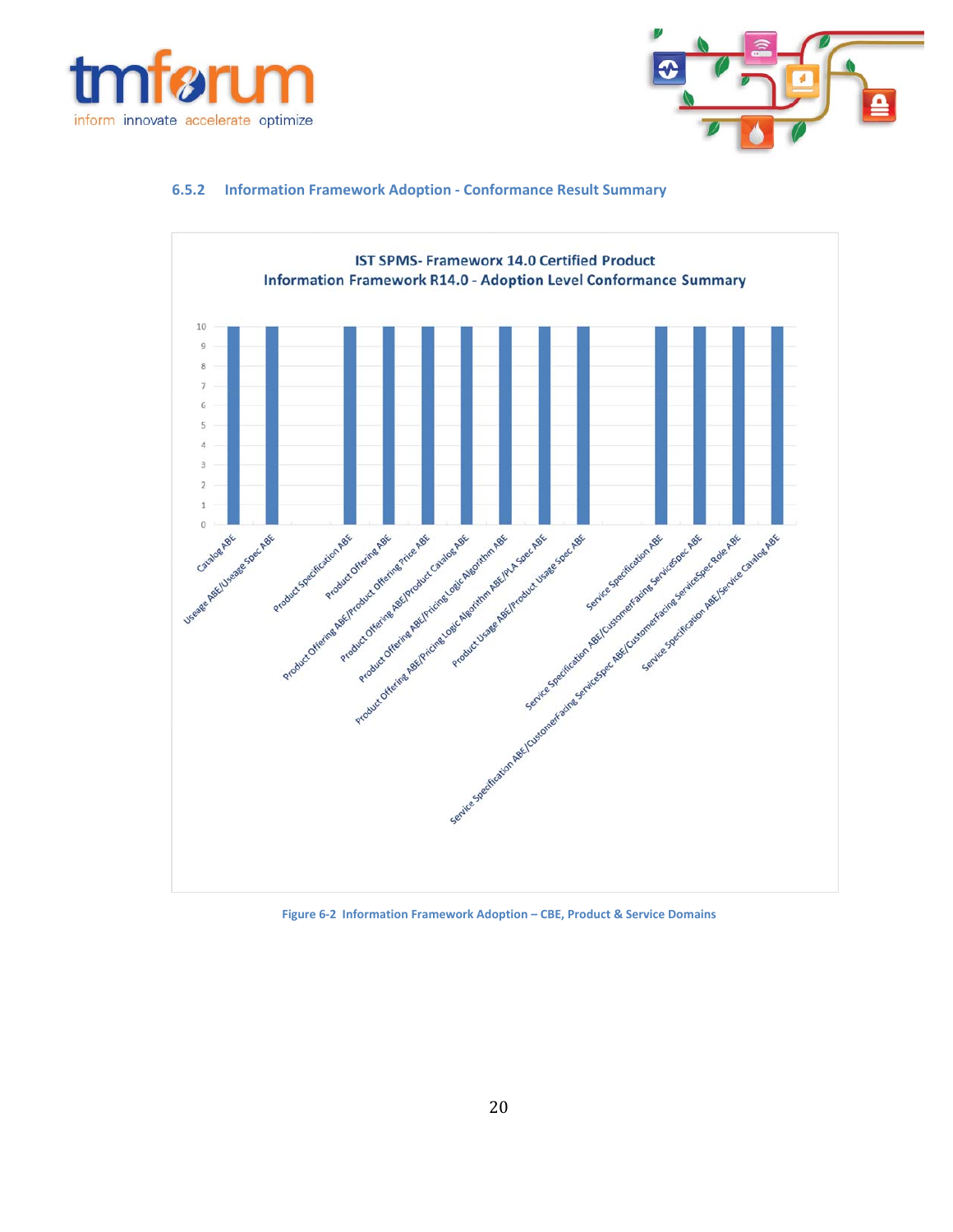



#### **6.6 Information Framework – Detailed Conformance Result**

The following table provides a more detailed breakdown of the scores awarded with some additional commentary.

#### **Table 6‐3 Information Framework: Detailed Conformance Results**

| TM Forum Frameworx 14.0 Information Framework (SID) - Conformance Scores<br><b>IST SPMS</b> |                                                    |                                                                                                                                                                                                                                              |                                                            |                                                                                                                                                                                                                                              |  |
|---------------------------------------------------------------------------------------------|----------------------------------------------------|----------------------------------------------------------------------------------------------------------------------------------------------------------------------------------------------------------------------------------------------|------------------------------------------------------------|----------------------------------------------------------------------------------------------------------------------------------------------------------------------------------------------------------------------------------------------|--|
| <b>Domain/ABE</b>                                                                           | <b>Maturity</b><br>Conformance<br>Level<br>$(1-7)$ | Assessment<br><b>Comments</b>                                                                                                                                                                                                                | <b>Adoption</b><br>Conformance<br><b>Score</b><br>$(1-10)$ | <b>Assessment</b><br><b>Comments</b>                                                                                                                                                                                                         |  |
|                                                                                             |                                                    | <b>CBE Domain</b>                                                                                                                                                                                                                            |                                                            |                                                                                                                                                                                                                                              |  |
| <b>Catalog ABE</b>                                                                          | 7                                                  | <b>Full Conformance</b><br>Core entity, required<br>attributes,<br>dependent entities,<br>required attributes<br>of dependent<br>entities, all<br>attributes of the<br>core entity, all<br>attributes of<br>dependent entities<br>supported. | 10                                                         | <b>Full Conformance</b><br>Core entity, required<br>attributes,<br>dependent entities,<br>required attributes<br>of dependent<br>entities, all<br>attributes of the<br>core entity, all<br>attributes of<br>dependent entities<br>supported. |  |
| <b>Usage ABE/Usage Spec</b>                                                                 | $\overline{7}$                                     | <b>Full Conformance</b>                                                                                                                                                                                                                      | 10                                                         | <b>Full Conformance</b>                                                                                                                                                                                                                      |  |
| ABE                                                                                         |                                                    | Core entity, required<br>attributes,<br>dependent entities,<br>required attributes<br>of dependent<br>entities, all<br>attributes of the<br>core entity, all<br>attributes of<br>dependent entities<br>supported.                            |                                                            | Core entity, required<br>attributes,<br>dependent entities,<br>required attributes<br>of dependent<br>entities, all<br>attributes of the<br>core entity, all<br>attributes of<br>dependent entities<br>supported.                            |  |
|                                                                                             |                                                    | <b>Product Domain</b>                                                                                                                                                                                                                        |                                                            |                                                                                                                                                                                                                                              |  |
| <b>Product Specification</b><br>ABE                                                         | 7                                                  | <b>Full Conformance</b><br>Core entity, required<br>attributes,<br>dependent entities,<br>required attributes<br>of dependent<br>entities, all<br>attributes of the<br>core entity, all<br>attributes of<br>dependent entities<br>supported. | 10                                                         | <b>Full Conformance</b><br>Core entity, required<br>attributes,<br>dependent entities,<br>required attributes<br>of dependent<br>entities, all<br>attributes of the<br>core entity, all<br>attributes of<br>dependent entities<br>supported. |  |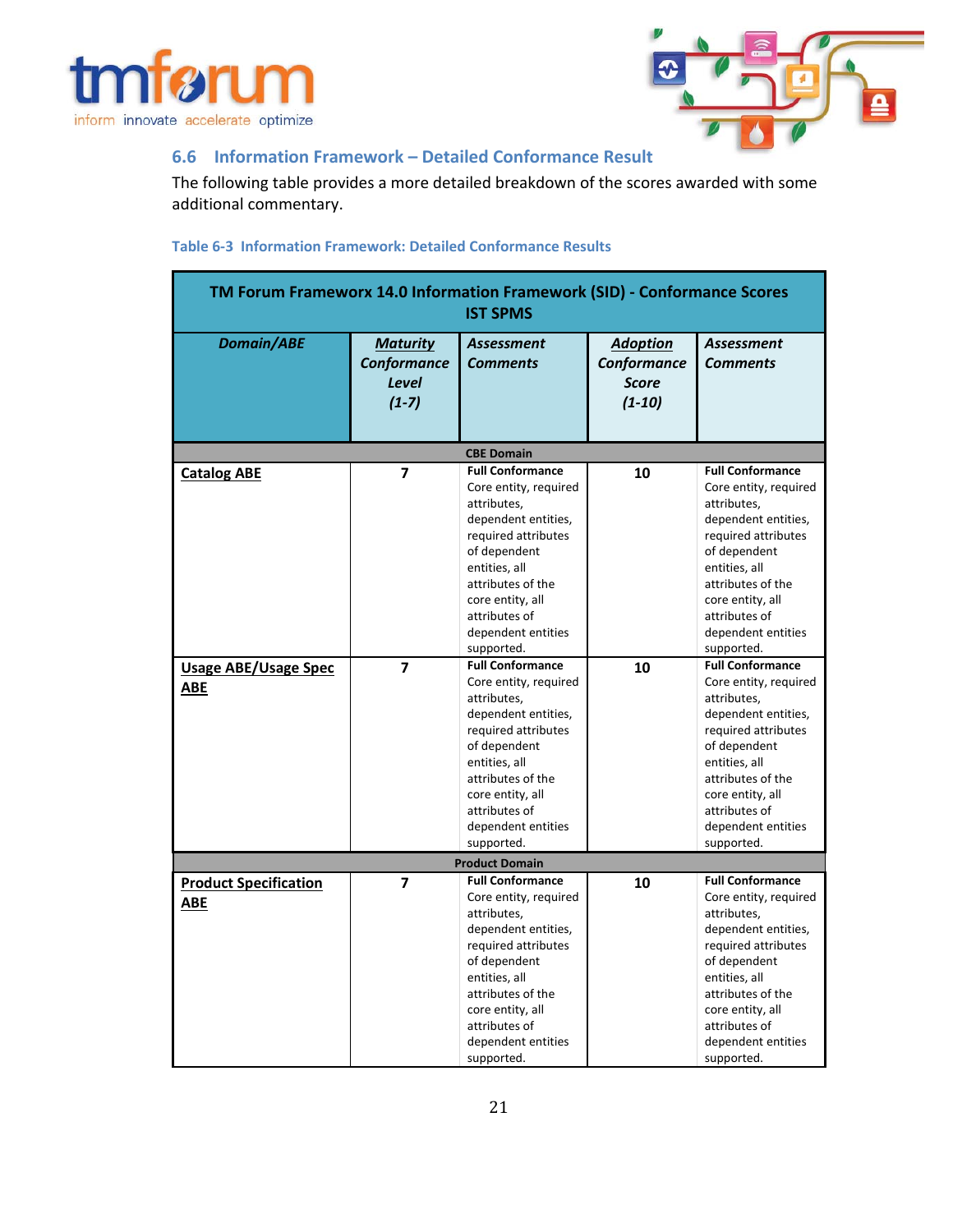



| <b>Product Offering ABE</b> | $\overline{7}$ | <b>Full Conformance</b> | 10 | <b>Full Conformance</b> |
|-----------------------------|----------------|-------------------------|----|-------------------------|
|                             |                | Core entity, required   |    | Core entity, required   |
|                             |                | attributes,             |    | attributes,             |
|                             |                | dependent entities,     |    | dependent entities,     |
|                             |                | required attributes     |    | required attributes     |
|                             |                | of dependent            |    | of dependent            |
|                             |                | entities, all           |    | entities, all           |
|                             |                | attributes of the       |    | attributes of the       |
|                             |                | core entity, all        |    | core entity, all        |
|                             |                | attributes of           |    | attributes of           |
|                             |                | dependent entities      |    | dependent entities      |
|                             |                | supported.              |    | supported.              |
| <b>Product Offering</b>     | $\overline{7}$ | <b>Full Conformance</b> | 10 | <b>Full Conformance</b> |
|                             |                | Core entity, required   |    | Core entity, required   |
| <b>ABE/Product Offering</b> |                | attributes,             |    | attributes,             |
| <b>Price ABE</b>            |                | dependent entities,     |    | dependent entities,     |
|                             |                | required attributes     |    | required attributes     |
|                             |                | of dependent            |    | of dependent            |
|                             |                | entities, all           |    | entities, all           |
|                             |                | attributes of the       |    | attributes of the       |
|                             |                | core entity, all        |    | core entity, all        |
|                             |                | attributes of           |    | attributes of           |
|                             |                | dependent entities      |    | dependent entities      |
|                             |                | supported.              |    | supported.              |
| <b>Product Offering</b>     | $\overline{7}$ | <b>Full Conformance</b> | 10 | <b>Full Conformance</b> |
|                             |                | Core entity, required   |    | Core entity, required   |
| <b>ABE/Product Catalog</b>  |                | attributes,             |    | attributes,             |
| <b>ABE</b>                  |                | dependent entities,     |    | dependent entities,     |
|                             |                | required attributes     |    | required attributes     |
|                             |                | of dependent            |    | of dependent            |
|                             |                | entities, all           |    | entities, all           |
|                             |                | attributes of the       |    | attributes of the       |
|                             |                | core entity, all        |    | core entity, all        |
|                             |                | attributes of           |    | attributes of           |
|                             |                | dependent entities      |    | dependent entities      |
|                             |                | supported.              |    | supported.              |
| <b>Product Offering</b>     | $\overline{7}$ | <b>Full Conformance</b> | 10 | <b>Full Conformance</b> |
| <b>ABE/Pricing Logic</b>    |                | Core entity, required   |    | Core entity, required   |
|                             |                | attributes,             |    | attributes,             |
| <b>Algorithm ABE</b>        |                | dependent entities,     |    | dependent entities,     |
|                             |                | required attributes     |    | required attributes     |
|                             |                | of dependent            |    | of dependent            |
|                             |                | entities, all           |    | entities, all           |
|                             |                | attributes of the       |    | attributes of the       |
|                             |                | core entity, all        |    | core entity, all        |
|                             |                | attributes of           |    | attributes of           |
|                             |                | dependent entities      |    | dependent entities      |
|                             |                | supported.              |    | supported.              |
| <b>Product Offering</b>     | $\overline{7}$ | <b>Full Conformance</b> | 10 | <b>Full Conformance</b> |
| <b>ABE/Pricing Logic</b>    |                | Core entity, required   |    | Core entity, required   |
| <b>Algorithm ABE/PLA</b>    |                | attributes,             |    | attributes,             |
|                             |                | dependent entities,     |    | dependent entities,     |
| <b>Spec ABE</b>             |                | required attributes     |    | required attributes     |
|                             |                | of dependent            |    | of dependent            |
|                             |                | entities, all           |    | entities, all           |
|                             |                | attributes of the       |    | attributes of the       |
|                             |                | core entity, all        |    | core entity, all        |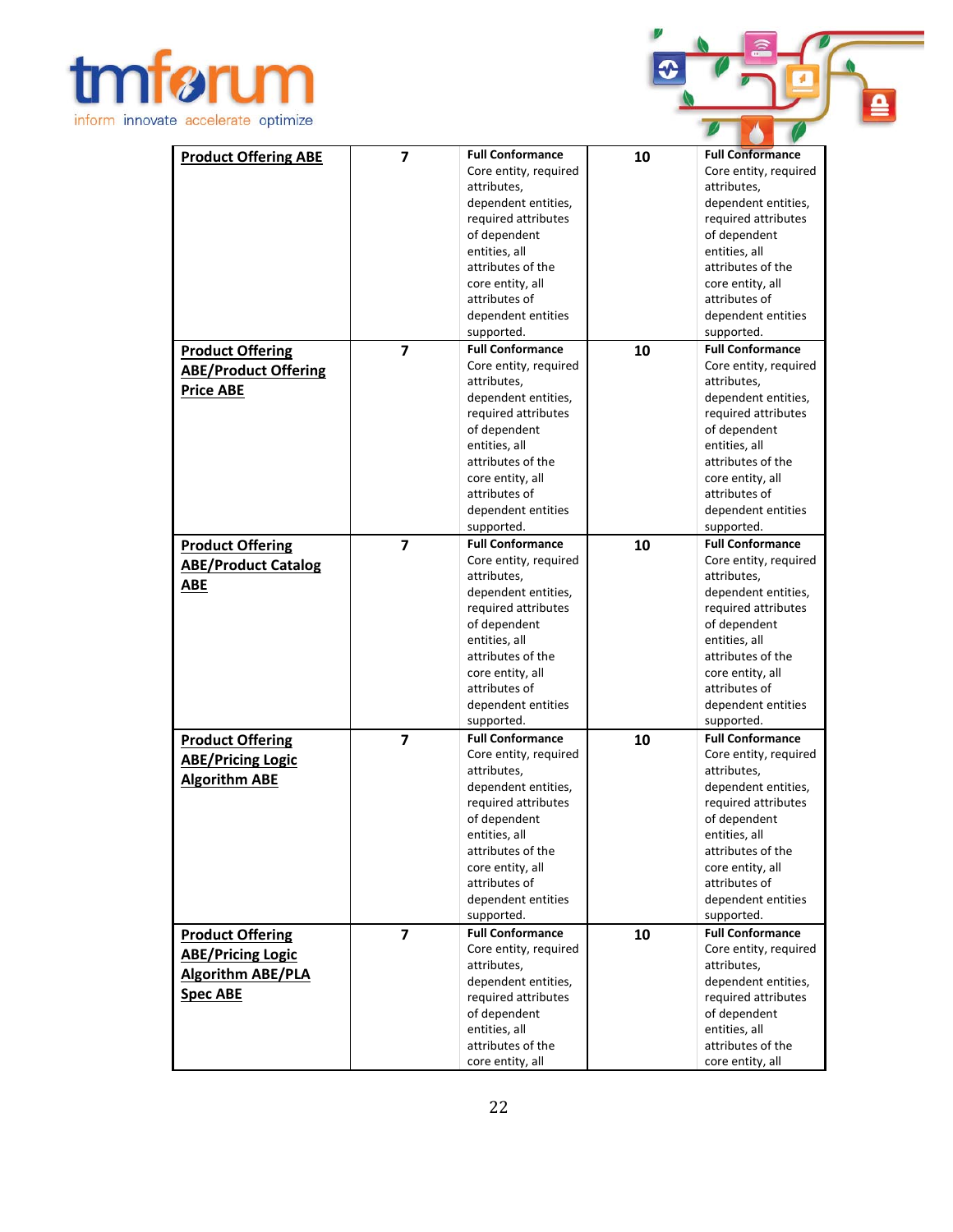



|                                                                                                                                             |                                  | attributes of<br>dependent entities<br>supported.                                                                                                                                                                                                                                                                                                                                                                                       |          | attributes of<br>dependent entities<br>supported.                                                                                                                                                                                                                                                                                                                                                                                       |
|---------------------------------------------------------------------------------------------------------------------------------------------|----------------------------------|-----------------------------------------------------------------------------------------------------------------------------------------------------------------------------------------------------------------------------------------------------------------------------------------------------------------------------------------------------------------------------------------------------------------------------------------|----------|-----------------------------------------------------------------------------------------------------------------------------------------------------------------------------------------------------------------------------------------------------------------------------------------------------------------------------------------------------------------------------------------------------------------------------------------|
| <b>Product Usage</b><br><b>ABE/Product Usage</b><br><b>Spec ABE</b>                                                                         | $\overline{7}$                   | <b>Full Conformance</b><br>Core entity, required<br>attributes,<br>dependent entities,<br>required attributes<br>of dependent<br>entities, all<br>attributes of the<br>core entity, all<br>attributes of<br>dependent entities<br>supported.                                                                                                                                                                                            | 10       | <b>Full Conformance</b><br>Core entity, required<br>attributes,<br>dependent entities,<br>required attributes<br>of dependent<br>entities, all<br>attributes of the<br>core entity, all<br>attributes of<br>dependent entities<br>supported.                                                                                                                                                                                            |
|                                                                                                                                             |                                  | <b>Service Domain</b>                                                                                                                                                                                                                                                                                                                                                                                                                   |          |                                                                                                                                                                                                                                                                                                                                                                                                                                         |
| <b>Service Specification</b><br><b>ABE</b><br><b>Service Specification</b><br><b>ABE/CustomerFacing</b><br><b>ServiceSpec ABE</b>           | $\overline{7}$<br>$\overline{7}$ | <b>Full Conformance</b><br>Core entity, required<br>attributes,<br>dependent entities,<br>required attributes<br>of dependent<br>entities, all<br>attributes of the<br>core entity, all<br>attributes of<br>dependent entities<br>supported.<br><b>Full Conformance</b><br>Core entity, required<br>attributes,<br>dependent entities,<br>required attributes<br>of dependent<br>entities, all<br>attributes of the<br>core entity, all | 10<br>10 | <b>Full Conformance</b><br>Core entity, required<br>attributes,<br>dependent entities,<br>required attributes<br>of dependent<br>entities, all<br>attributes of the<br>core entity, all<br>attributes of<br>dependent entities<br>supported.<br><b>Full Conformance</b><br>Core entity, required<br>attributes,<br>dependent entities,<br>required attributes<br>of dependent<br>entities, all<br>attributes of the<br>core entity, all |
|                                                                                                                                             |                                  | attributes of<br>dependent entities                                                                                                                                                                                                                                                                                                                                                                                                     |          | attributes of<br>dependent entities                                                                                                                                                                                                                                                                                                                                                                                                     |
| <b>Service Specification</b><br><b>ABE/CustomerFacing</b><br><b>ServiceSpec</b><br><b>ABE/CustomerFacing</b><br><b>ServiceSpec Role ABE</b> | $\overline{\mathbf{z}}$          | supported.<br><b>Full Conformance</b><br>Core entity, required<br>attributes,<br>dependent entities,<br>required attributes<br>of dependent<br>entities, all<br>attributes of the<br>core entity, all<br>attributes of<br>dependent entities                                                                                                                                                                                            | 10       | supported.<br><b>Full Conformance</b><br>Core entity, required<br>attributes,<br>dependent entities,<br>required attributes<br>of dependent<br>entities, all<br>attributes of the<br>core entity, all<br>attributes of<br>dependent entities                                                                                                                                                                                            |